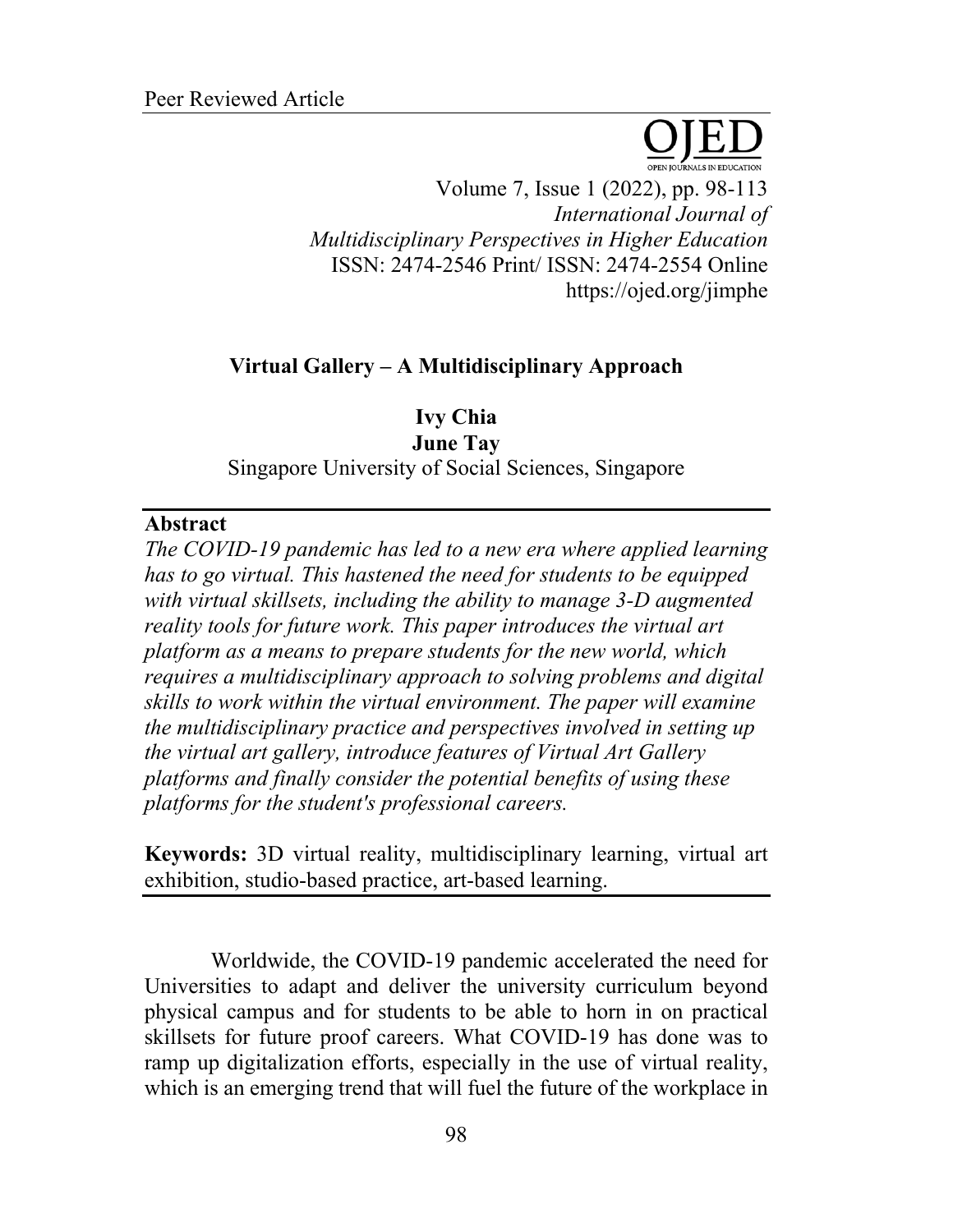terms of virtual presentation, marketing, and engagement. The takeaway lessons are that we need to prepare students with multidisciplinary skillsets, which will help them remain resilient in the future workforce. COVID-19 also hastened the uptake of the Fourth Industrial Revolution Age (4IR) technologies which also created opportunities for mutating disciplines where the future of work requires knowledge and skillsets from the different areas.

The COVID-19 pandemic resulted in Universities worldwide ramping up digital efforts in the face of the pandemic. This has resulted in Universities taking the leap of faith to design programs with virtual elements that are not only cross-disciplinary but also to potentially design those that are multidisciplinary, cross-functional, and crossindustry in nature.

We believe that arts in all their various cultural forms nourish us in times of the COVID-19 pandemic during the lockdown. There is also immense value in the art supporting interdisciplinary or multidisciplinary work. We would argue that art has been reshaping 4IR, given that future generations would need to be well versed in empathy, imagination, and creativity. This requires lifelong learning, which allows us to deep dive into the various possibilities of the future. The more recent years have seen art and design being embedded in the heart of conversation on what the future of curriculum entails, touching on areas from technology to culture and society at large. The interface of art and other disciplines provide a broad range of collaborative projects and interdisciplinary experiences not often found elsewhere.

We have been exploring the use of virtual reality platforms through a project which introduces multidisciplinary skillsets using immersive virtual training. Virtual immersive training in curatorial design, when embedded within the curriculum in higher education, can offer tremendous opportunities for 21st-century multidisciplinary skillsets and perspectives to be acquired (Papanastasiou et al., 2019; Antonaci, 2013). The last century has seen a dramatic increase in projects requiring the need to utilize design or art-related expertise to contribute to contemporary practices or even contemporary issues. There is currently an abundance of literature on how art supports interdisciplinary work and equips students with interdisciplinary skillsets. To liberal art educationists, art is a way of thinking that both imagine possibilities and impossibilities. It also introduces abstract, non-material ways of being and thinking. Both are immensely useful for students across disciplines in a real-world situation.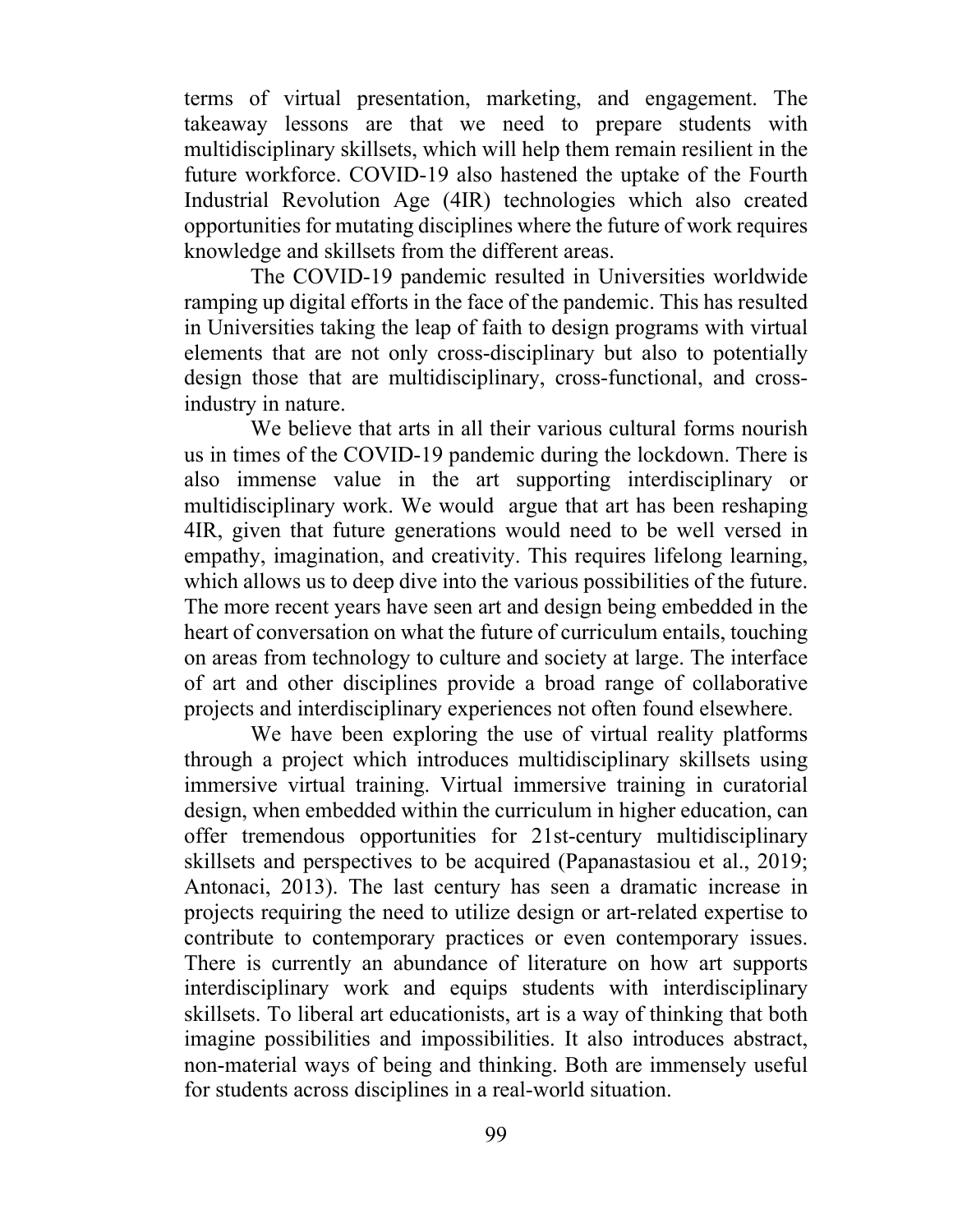The multi- and inter-disciplinary possibilities for learning through the Arts support the curricular restructuring discussion is now taking place. It calls for teaching in ways that reflect the interdisciplinary nature, the project focus, and the connection to the real world even more closely (Sakatani, 2005). At the same time, the emphasis on 21st century digital literacy and the significance of the 3D virtual environment for the modern world points towards the need for students to be digitally equipped (Papanastasiou et al., 2019). Virtual learning and multidisciplinary learning are making significant strides in the world of higher education. Within the higher education sector, multidisciplinary approaches have taken root, and these tended to be located in the applied sciences, engineering, or medical sciences (Hero & Linfords, 2019; Burden & Ornas, 2016; Admiraal et al., 2019). Students work together in small groups in virtual labs or other forms of virtual platforms using multimedia technologies to address a common issue. However, not all multidisciplinary projects are issue-driven to solve a problem. We also sometimes find courses contrived as they are based on a hypothetical situation and/or are sometimes too instructional, leading to a one-tracked solution, lacking in opportunities for creative explorations and interactions. They might also be too technologically centered on the use of the tool and not sufficiently pedagogically-driven to trigger transdisciplinary thinking and practices.

The objective of this paper is to introduce an arts-related project building on three design principles: multidisciplinarity, authentic task situation, and social interactions. Using the virtual gallery as a platform, students will work together to generate different creative options for a virtual Arts Gallery showcase, using business, finance, and logistics skillsets acquired in other courses. The course "Curatorial Practice," requires students to interpret and see the relationship between artworks, exhibition spaces, and audiences. Students also had to appraise collaborative-led work and assemble their programme collaboratively, reflecting coherence at a personal and group level. They also had to decide on the market segment for the programme, how to procure the art pieces and how to market the art exhibition. The learning outcomes are such that the lessons had to be activity-driven. Through the collective design and constructions, and bringing complementary expertise from different discipline, students had to negotiate meanings and utilize cross-contextual skillsets to complete the project. The virtual platform is a means for students to explore and work together. As such, the virtual platform is a tool to facilitate cross-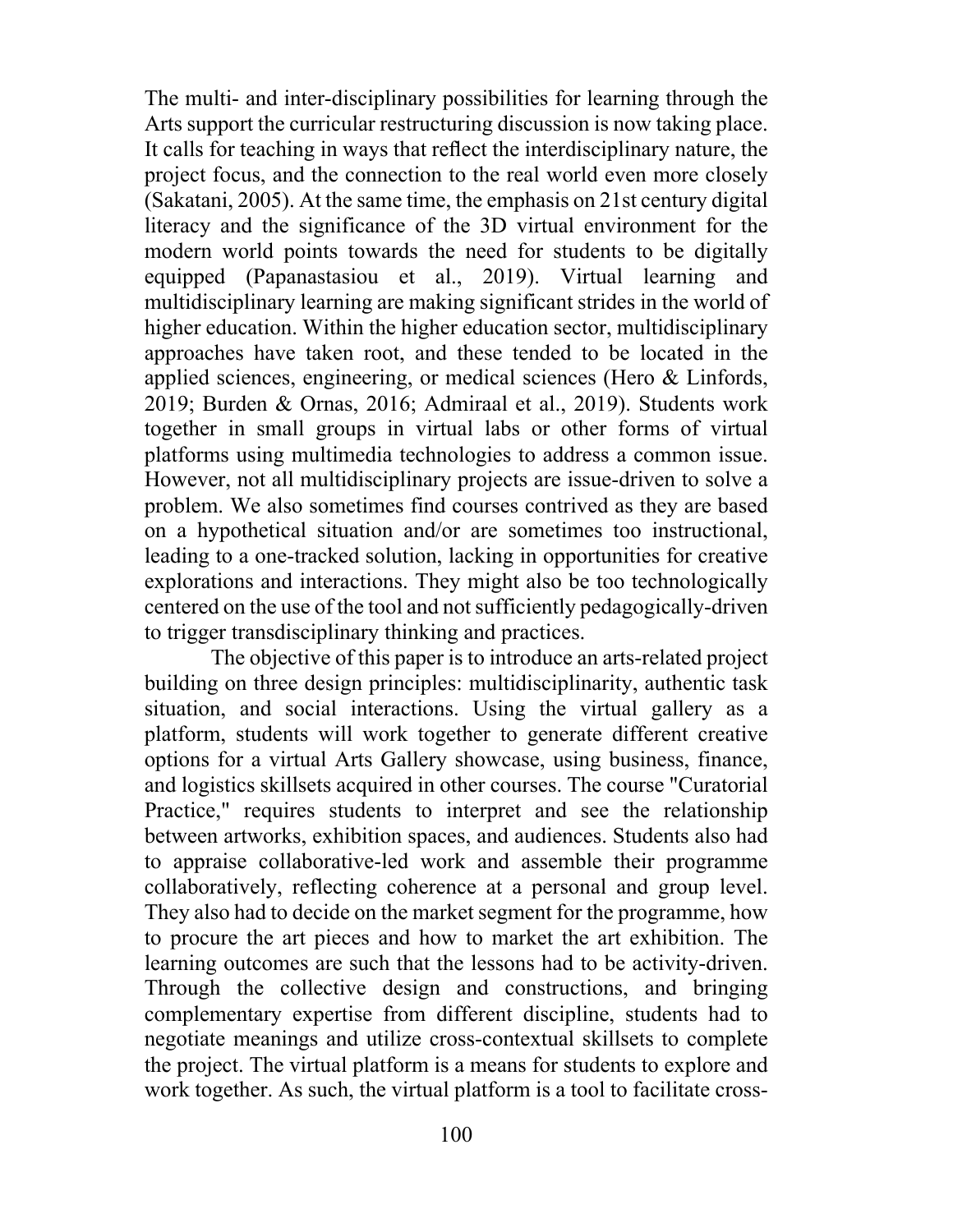disciplinary learning. We strongly believe in using the Arts as a means to create multidisciplinary possibilities for learning.

In this paper, we will introduce the process for setting up the virtual gallery, including introducing the features of the 3-D virtual reality platforms the students could use. Finally, the paper will consider career opportunities arising and provide our personal reflections.

### **Gallery Design as a Multidisciplinary Practice and Pedagogy**

According to SEGD (2020, ), curatorial or art exhibition design is "the process of conveying information through visual storytelling and environment. It is an integrative, multidisciplinary process that often combines design experience, multimedia and technology, lighting, audio, and other disciplines to create multilayered narratives around a theme or topic"(p.1). Unbeknownst to many, behind the scenes of curating and displaying art pieces are multidisciplinary skillsets that could be taught as different students from different disciplines come together. These could be classified as core skills and contextual skillsets, which are essential for the 21ste century workplace (Rios et al., 2020 ; van Laar, 2017), and these include core and contextual skillsets essential for 21st century contemporary workplace. The core skillsets primarily consist of context-specific skillsets developed for a specific task as well as cross-contextural skills which could be applied to a larger domain of social activities, and these include the following:

- Planning skills: The curation of the art gallery takes effort, and this requires meticulous planning in terms of creating meeting plans, budget and time estimates, resources plan and briefs.
- Time management: the ability to keep track and adhere to timelines for the completion of tasks
- Creative skills: Creative ability to test how different combinations of pieces work together to hone in on the perfect exhibition for a targeted audience
- Organizational skills: Organizational skills to catalog and organize the collections of artwork
- Market Analysis skills: Such skills are needed to identify the potential audience, and this may well include the audience's degree of knowledge and topics, as well as their needs so that this could be factored in when designing the gallery space.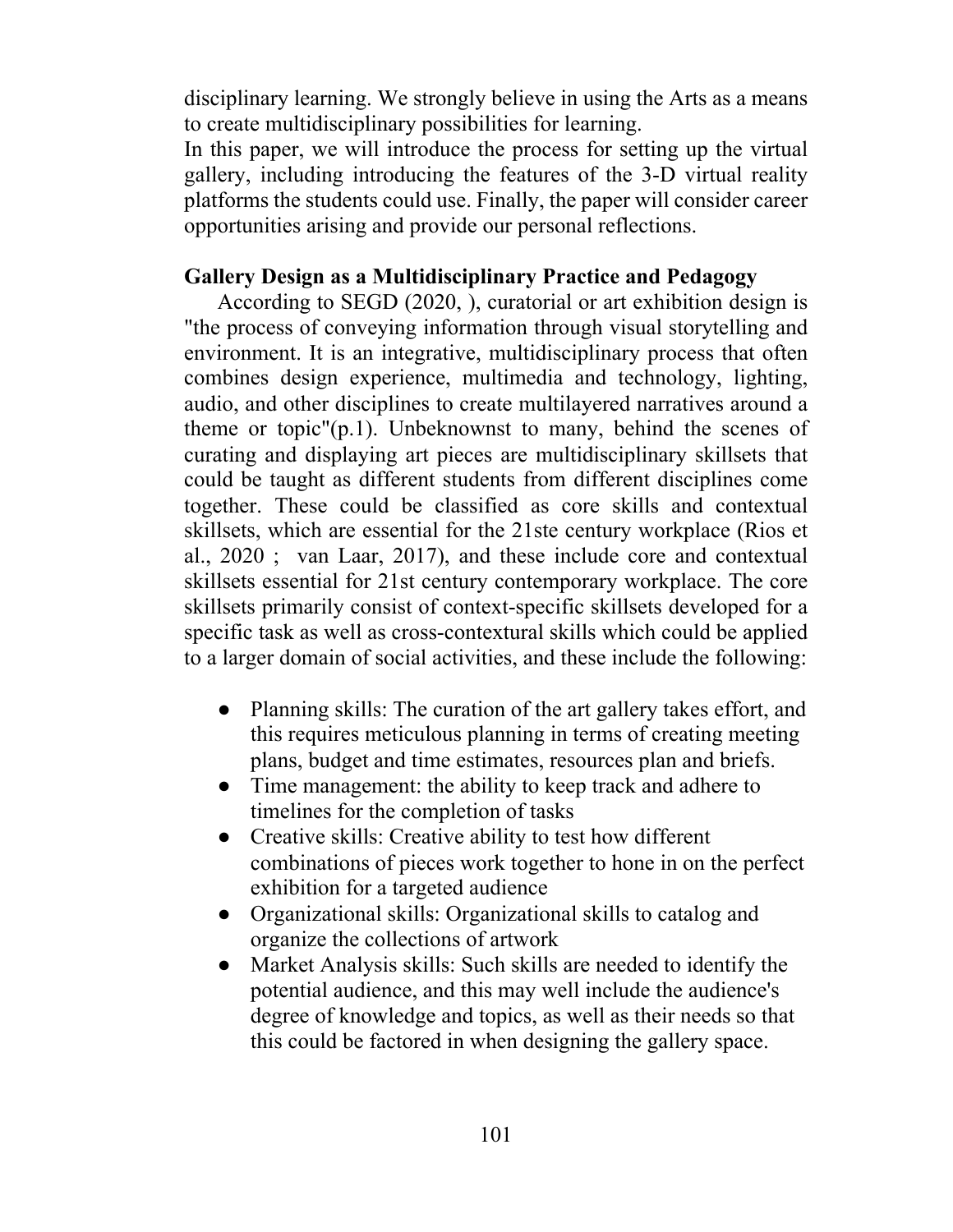- Narrative skills: The success of the art gallery depends on how the student narrates the artist's story and connect the audience to the artists' works.
- Communication skills: The ability to work with other groups to get the exhibition launched
- Targeting Customer's Needs: The ability to identify potential clients in the market and may well include understanding the target audience's needs and the degree of knowledge and interest.
- Critique skills: The ability to critique artwork and art collections for the purpose of setting up the art gallery based on a given theme
- Visual and spatial sensitivity: The ability to identify and interpret space structures for art and the placement of art pieces for display
- IT technical skills: The ability to navigate around the 3D virtual space where students are able to move and perform interactions within 3D spaces, including the manipulations of objects in virtual spaces
- Problem-solving skills: This refers to the ability to manage and handle complex or unexpected situations or challenges encountered at the workplace.

Complementing the core skillsets are the contextual skillsets, and these are existential skills that could be applied throughout the lifetime in different situations. These include the following:

- Ethical awareness: This includes the skills to behave in a socially responsible way, demonstrating the ability to apply legal and ethical principles when carrying out work tasks
- Cultural awareness: The ability to respect different cultures when working collaboratively with peers
- Flexibility and adaptability: This refers to the ability to adapt one's thinking in response to changing contexts
- Self-management or self-direction: This refers to the ability to develop, manage and reach one's goals set.
- Lifelong learning: The skills to constantly explore new opportunities for continual learning and gather ideas to apply in an ever-changing environment.

The above skillsets and experience are essential for every discipline, including the area of management, media, or even research.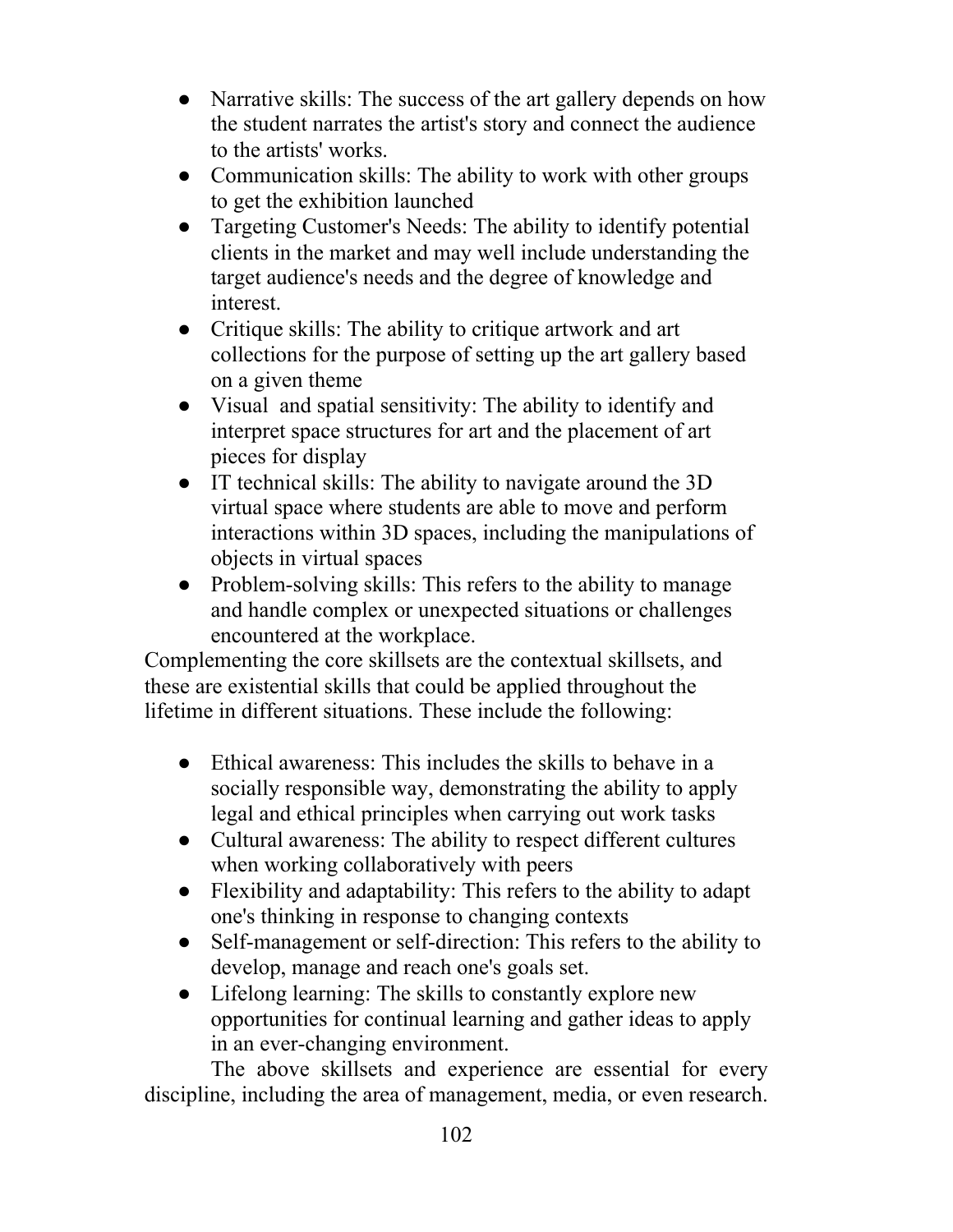One of the best approaches for instilling creativity is to simulate work conditions that allow for the testing of ideas and problem solving, and the use of a 3D virtual art gallery is one of the emerging virtual learning spaces for students to do so. Students learn to navigate around the 3D virtual space where students can move and perform interactions within 3D spaces, including the manipulations of objects in virtual spaces.More galleries than ever are bringing their art pieces to the virtual audiences, especially during the COVID-19 pandemic period, where art institutions are forced to explore alternative digital spaces. The pandemic has also made virtual galleries go viral. The new normal in the art world calls for students to be equipped to work with contemporary technologies with 3D Augmented Reality tools and within virtual space to develop new aesthetic experiences.

According to Piacente and Lord (2014) and Iaonnou (2018), setting up an exhibition or gallery is an ongoing process that welcomes open practices such as group discussions and spontaneous tutorstudents interaction across different disciplines. Modeling after studio pedagogy, setting up an exhibition or gallery is also a socially active environment of experimentation and collaboration amongst students to help create immersive, engaging experiences for the virtual audience. Teamwork is not only expected; it is also an essential evaluated practice where students work together in groups to complete a range of tasks requiring expertise across different disciplines. It brings together fields of socio- psychology, organizational management, marketing, and public relations related to the interdisciplinary skillsets mentioned above. In the East Asian culture, traditional artistry and art teaching are often apprentice-based, collective, and oral driven, and this approach could be adapted for interconnectedness in relation to each person's identity.

#### **The Virtual Art Curatorial Activity**

Clear guidance and framework are needed. The virtual gallery setup activity is adapted from Lu (2011) 's concept of the Integrated teaching model for 3D Virtual Reality. Unlike Lu's model, the tasks for this project involved defined tasks that take place in a real-world situation based on authentic cases. These cases are gathered from the world of Art and Exhibits. Within this activity, students are expected to work in a team to curate and design their projects presented in an exhibit, beginning with research and finishing using a virtual art design online platform. Students have the option of selecting different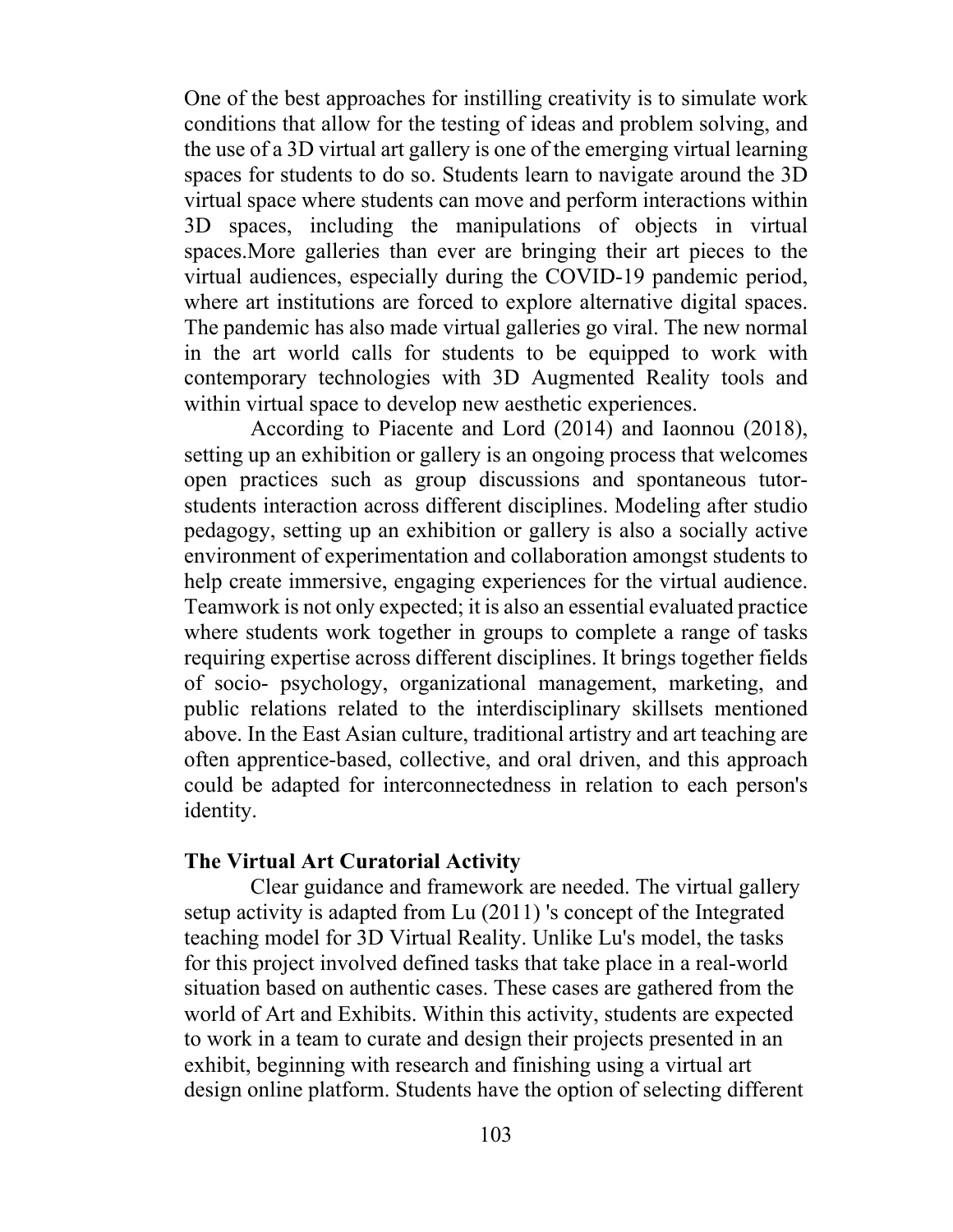artifacts (2D or 3D) for display. Incorporating Piacente and Lord's (2014) concepts to setting up exhibit involves the five steps: Theme development, design, installation, publicity, and event/assessment. These are elaborated further below.

## *Theme Development*

In this first phase, identifying a theme is crucial as it serves as a conceptual basis for the exhibition. The theme could revolve around how COVID-19 has impacted lives at home and in countries worldwide, or it could revolve around a comparison of pre and post-COVID-19 experiences encountered by students. This involves students working in a team to study the theme and study the narrative surrounding the themes. They need to identify the targeted audience, capture the narration and imaginaries. Imaginary art pieces are created and chosen with the targeted visitors in mind. To guide thinking, the following broad format taken from the curatorial framework could be used: Issue-oriented, descriptive, metaphoric, didactic, emotive, or even honorific. Using a narrative that exemplifies the body of art that is presented, students decide on the story which best fits the virtual art exhibits and experience. Organizational skills are required to catalog and organize the collections of artwork and thematic ideas for display. During this phase, students would draft out detailed plans and timetables, which would guide them through the rest of the exhibition process. This phase involves planning skills and market analysis skills, and the ability to narrate.

## Design Planning and Installation

With the targeted market in mind, students need to have the ability to create the concepts likely to appeal to the targeted profile and fit into the theme. The knowledge of the audience's profile, such as age level and profile, or even interests and aesthetic leanings, will enable students to decide on the artifacts (or art pieces) for display, and this calls for visual and spatial sensitivity. Curatorial skillsets kick in as students need to decide why, how, and where the art pieces should be placed. This requires much deliberate thought and discussion. Identifying, creating, and interpreting space structures for art and the placement of art pieces for display is another level of architectural skillset which students will also learn.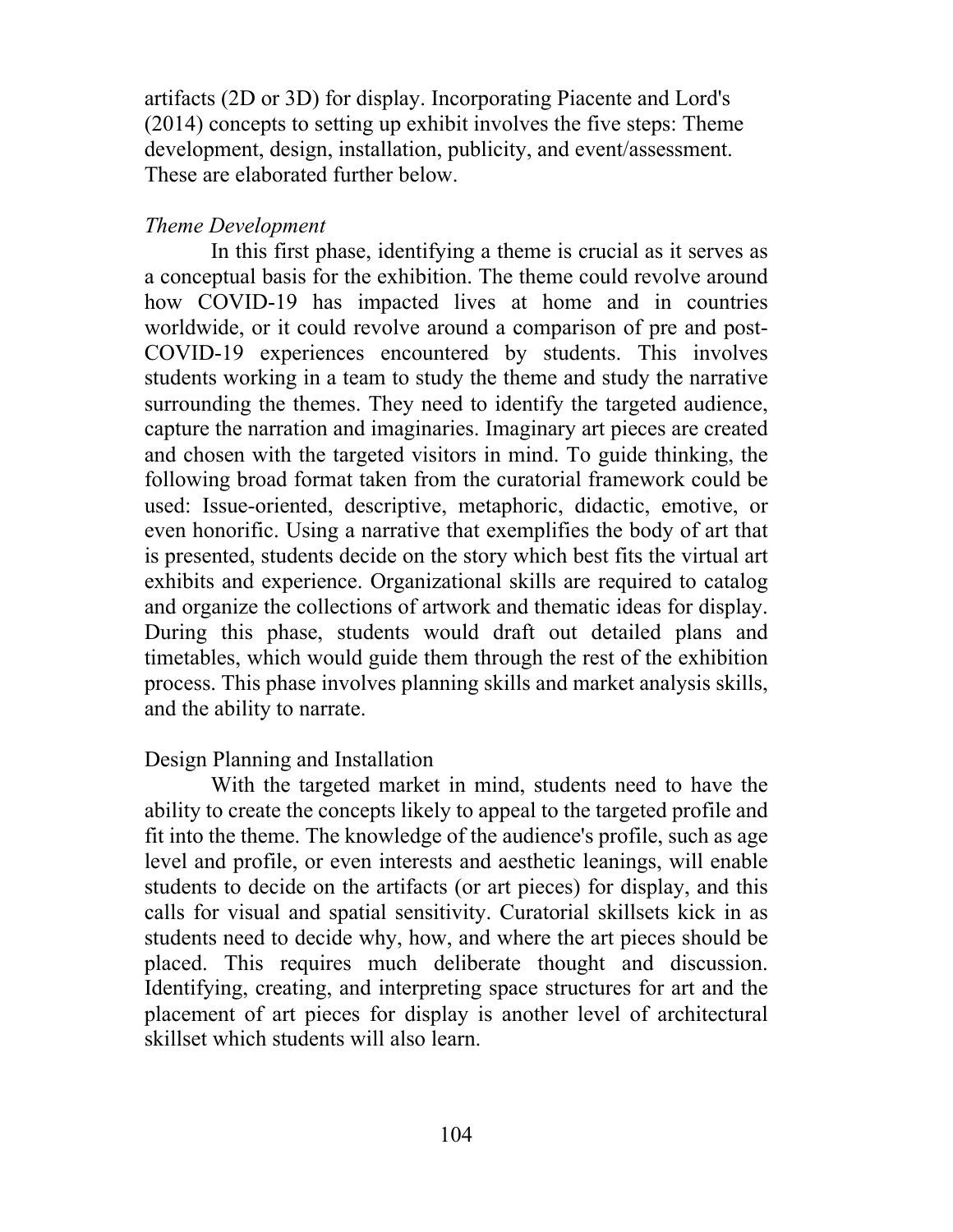Navigating the 3D virtual spaces required the ability to work with virtual or augmented reality tools. Strategic thinking and the planning process play a critical role. Points to consider include how the objects should be displayed to tell the story and which art piece would make a strong opening statement. Students need to creatively map out the virtual spaces for display. The directional flow of visitors becomes important. He or she needs to consider if they wish to have guests mix and mingle around in the virtual space or whether there should be a virtual space for fostering dialogue with artists and participants.

In designing the installation, students need to consider if they wish to make connections between contrasting works to have visitors ponder more deeply to resolve the tension posed by the different visual pieces. In contrast, placement of collections could be arranged according to similar overall formal designs found (e.g., rhythms, balance, or color harmony). The students could also decide on a linear design without any connections made between pieces. However, such a design offers little incentive for visitors to make visual or cognitive connections to visitors. For each decision made, students need to rationalize and justify their choices.

Throughout the process, there is active experimentation and testing out how different combinations of pieces combined could result in the perfect exhibit for the audience. This requires both creative thought processes and visual sensibility. The tutor will act as facilitators to guide the thinking and to introduce vocabulary terms related to the art gallery and curatorial practice (UMD, 2020) and ethical design guidelines (Andreyev, 2016 and Gazi, 2014). The installation of the art pieces gets more varied with increased experimentation with the different genres or a variety of media or subjects given. The process is dynamic, which requires students to test how different combinations of pieces work together to hone in on the perfect exhibition for a targeted audience through manipulating the art objects in the virtual spaces. This required the negotiation of ideas and constant communication amongst team members.

### *Guided Tour*

A guided tour pieces together a good story. It narrates the exhibition/gallery story in a way that connects the audience to the artwork. The virtual space and the highlights of the visual pieces will determine how the guided tour should proceed. In the authors' experiences, a sequential flow and design are needed, leading visitors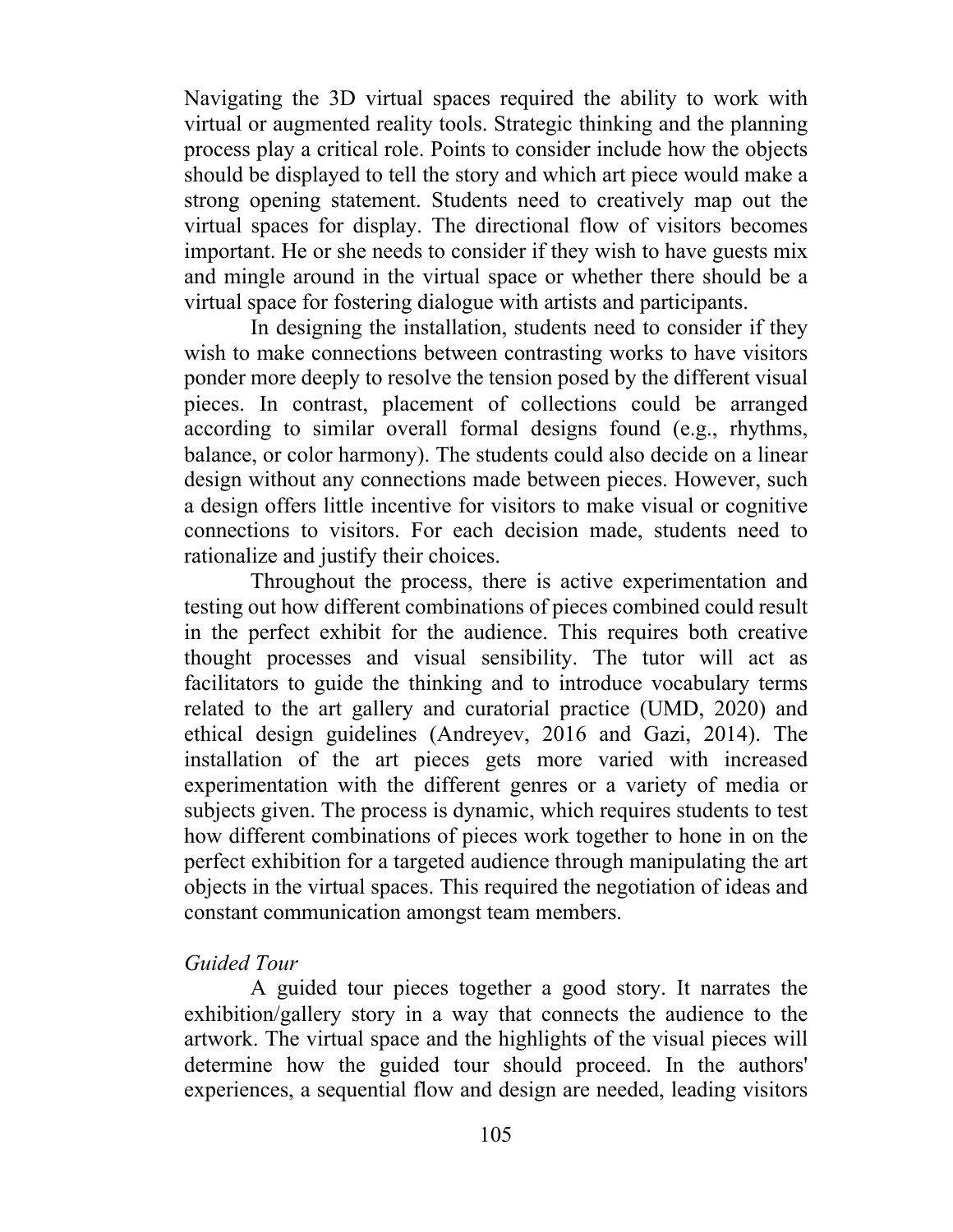through the exhibits in a pre-determined order, from the beginning till the end. The artworks, therefore, need to connect to one another, along with supporting text information. Sequential design unfolds progressively, allowing each work to build upon preceding work ones and informing the work that follows it. For the students, the thinking process involves going through the various stages of development in installation and in various iterations, culminating in the final art piece.

### *Publicity*

Usually, at the beginning, as soon as the theme of the event is confirmed, the student publicist pursues a two-fold mission. This includes whetting the public's appetite for the coming virtual exhibition. Through creative write-ups in reviews, publicity catalogs, and social media platforms, the student publicist attempts to draw the attention of the targeted audience. Networks are crucial in reaching out to different publicity platforms. As with marketing, publicity entails a wide range and variety of skill sets, most of which involve communicating with different agencies and creative writing units.

## Event Assessment

According to Piacente and Lord (2014), this phase is the crux of the exhibition. The success of the event is dependent on the visitors' feedback and response to the gallery. Within the virtual space, this feedback is done through the online forum or chat groups. The feedback could also be found in the feedback or survey platform ending the guided exhibit. It could also be done through online poll pop-ups. There are varying means of achieving feedback for improvement and gathering comments for publicity purposes. The students need to decide which avenue to pursue and the degree to which visitors are persuaded into providing feedback.

As shown above, the outcomes of the virtual art exhibition program are cemented through the following interdisciplinary mechanisms, such as teamwork and collaboration, publicity, network, and logistic. Time management is essential to keep track and adhere to timelines for the completion of tasks. Throughout a sequence of virtual studio works, students collaborate in teams to solve a problem. Communication skills are important. Taking on problems requires students to learn how to communicate concerns, to take on other people's perspectives and views.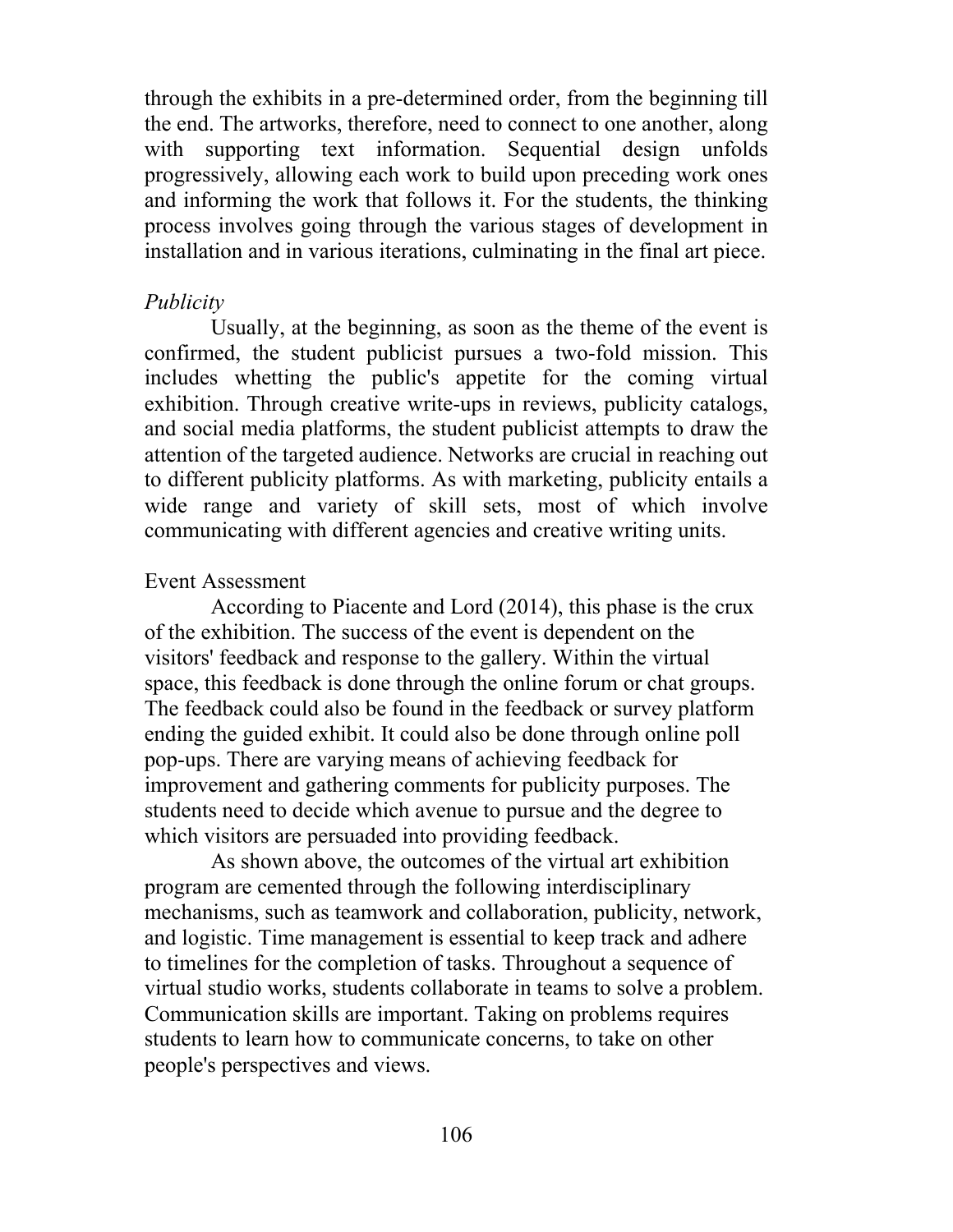## **Leveraging on Different Virtual Gallery Platforms for teaching and learning**

Interesting applications have been developed in recent years, bridging arts and 3D virtual worlds (Kim et al., 2007). Research has highlighted the positive effects that emanate from the use of 3D virtual worlds in the development of thinking processes related to art planning, learning, and assessment (Taylor, 2014). In pressured teaching environments, online platforms, such as Arts Steps, Artland, Roomful, 3-D Art Gallery 2, offer ready-made and immediate solutions for the student.

Virtual art spaces serve their purpose well. According to Julian and Crooks (2011,), the platform also creates "a sense of presence as well as offering opportunities to display art, to share aesthetic experience, to collaborate with others, and to connect over geographic distance" ( p.5). Within the field of curatorial work, the exploration of space is essential. The virtual space allows one to experiment with space and experiment with the arrangement of artifacts without the fear of damaging artwork.

Added to this advantage is that 3-D augmented reality technology has now enabled artworks to be scaled to their actual size in proportion to other pieces of works and furniture found in the virtual space. The textures of the pieces can be made as photorealistic as possible. This allows the artworks to be presented as it appears in reality when they are zoomed in (Rahn and Kjaergaard, 2014).

Each piece can be accompanied by the information of the artwork, including its dimension, the author, the style of the artwork (e.g., oils, acrylic on canvas), as well as the write-up of the artwork. Introductory statements to the gallery could be made pasted onto the walls of the exhibit. Guiding the gallery walk is a combined walk tour that could be created. The "curator" could position each guiding point where commentaries on the artwork can be created.

Viewers could take their time to virtually move around the gallery, move back and forth between the artworks to gaze and compare the different art pieces. Within the virtual space, they could also share their thoughts and work with others. Thus, though geographically distant, the different visitors occupy the same virtual room and examine the same art at the same time (Julian and Crooks, 2011). The added layer to this platform presentation includes text comments by guests or visits to the gallery generated over time from student groups across different disciplines and other visitors. The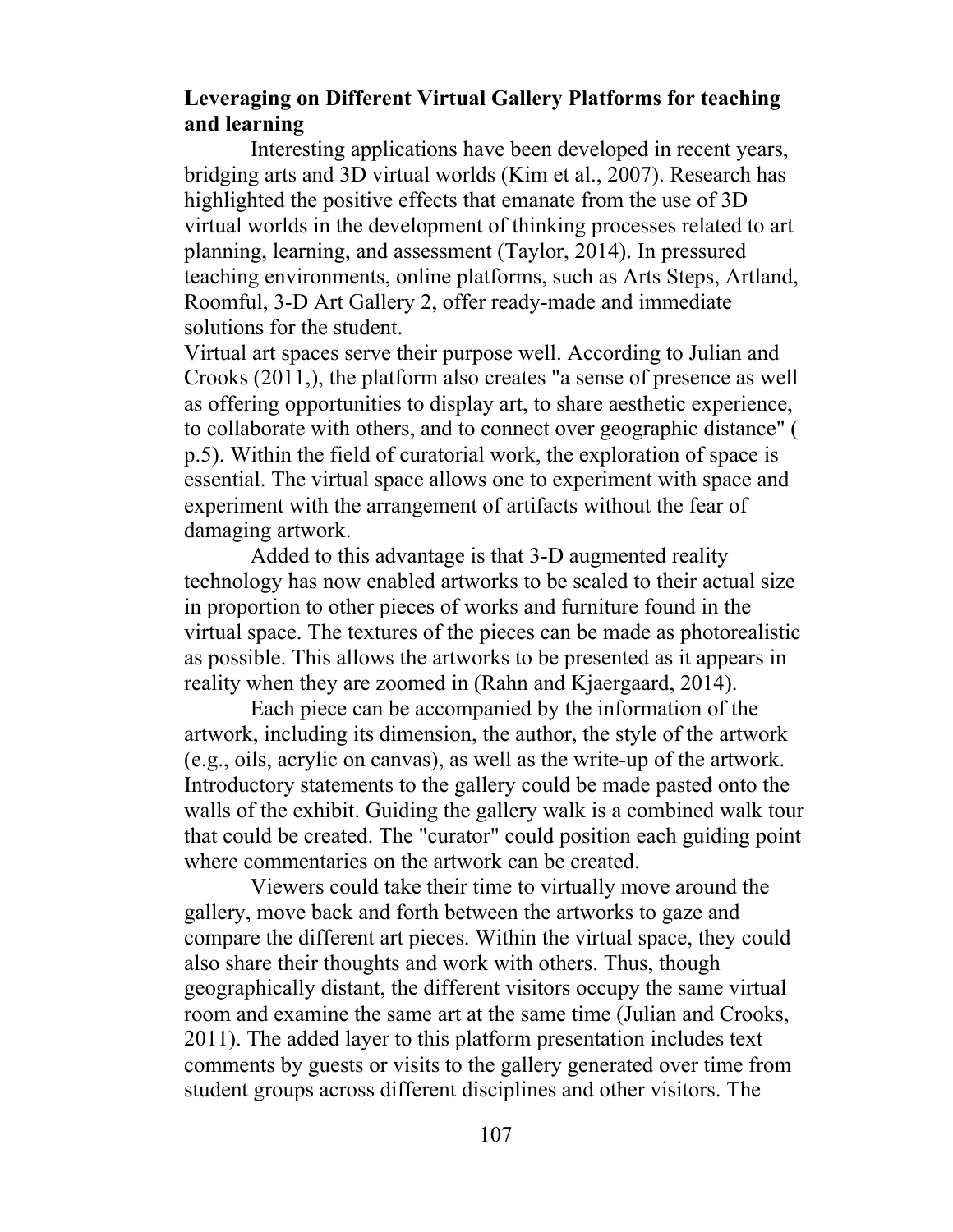engagement could bring about rich discussions of the exhibits, along with interactive exchanges and feedback for the student curator.

Through the multidisciplinary learning approach, students are not only able to make connections between concepts across different disciplines; they are able to utilize the knowledge acquired and applied in one discipline to another as a way to enhance and deepen the learning experience. Other than surface learning, where students acquire the technical skillsets, deep structure learning also occurs through the constant negotiation/ confrontation of exhibition ideas and through the production of virtual space design ideas and artifacts and continuous feedback from their instructors or appraisals from the team panel.

### **Learning Opportunities from Art Gallery Project**

Worldwide, internet use is achieving phenomena growth rates, 4.66 billion active internet users as of January. Southeast Asia represents a growing region with high internet penetration rates (Statistica, 2021). Universities in Southeast Asia have fast been adopting immersive technologies but have yet to fully capitalize on ways in which 3D Virtual Reality could be used effectively. According to a report by Technology in Asia, Asia is predicted to lead the augmented and virtual reality markets by 2020, which are estimated to be worth \$120 billion by 2020.

According to Van Laar et al. (2019), the creative industries worldwide are at the forefront of applying new technologies, which are described as state of the art. This gives rise to exciting possibilities of ICTs use within the field of the Arts for interdisciplinary teaching. The identified 21st-century digital skills are technical, information, communication, collaboration, creativity, critical thinking, and problem-solving (Van Laar et al., 2017, 2019), as expressed through the above virtual art project activity. Through the process, students will learn to manage self-goals and adapt to a different environment, issues and problems encountered. They also learn to embrace differences, respect diverse perspectives and opinions from others of different races and cultures working in the same team in Singapore's multicultural settings. These are contextual skillsets mentioned at the beginning of the paper.

The virtual gallery multidisciplinary approach provides opportunities to develop creative skillsets. It is useful for students seeking a creative visual art career. It could also be a start to immersive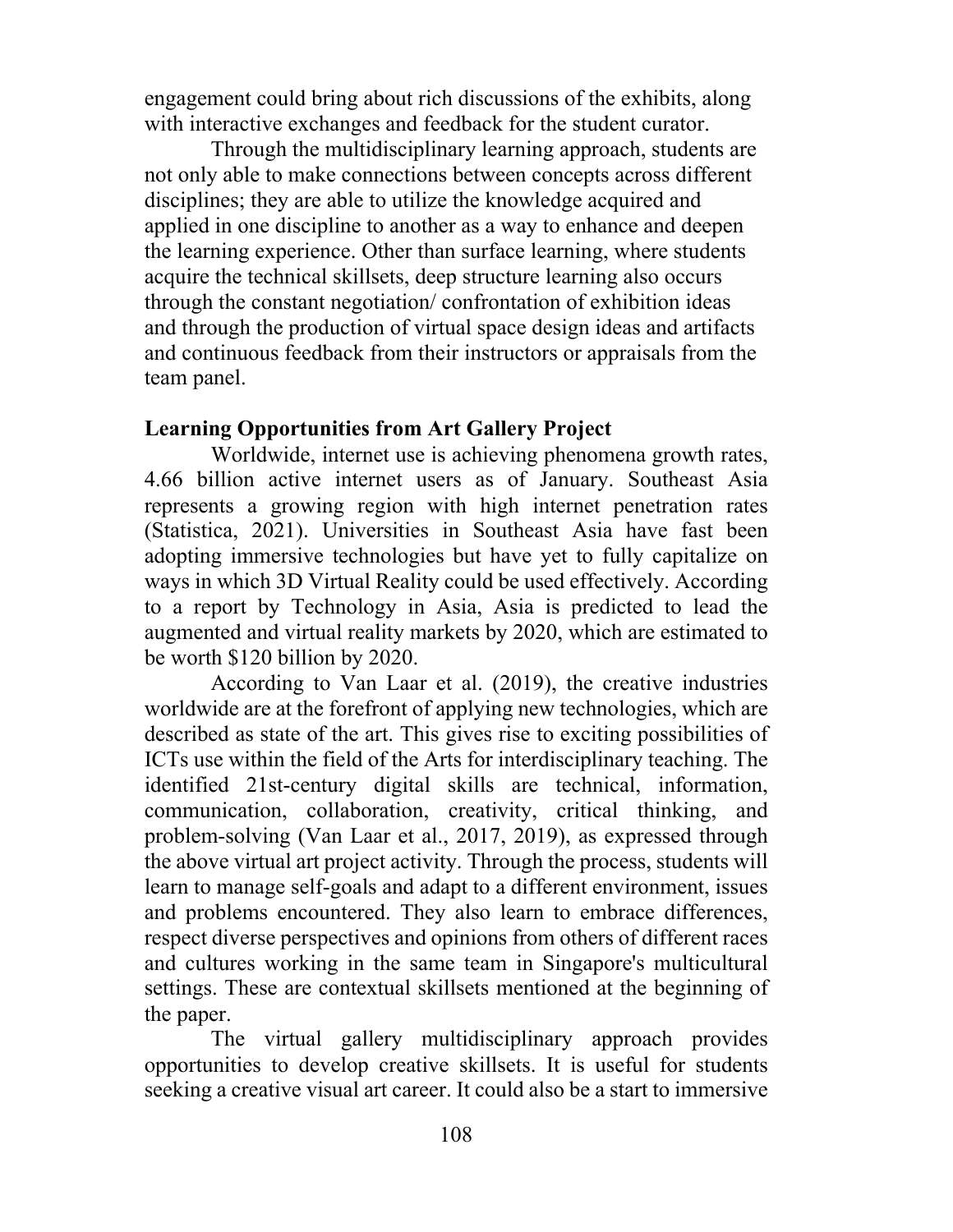virtual training for other students wishing to venture further into the multidisciplinary work with visual and service design elements.

Students could assume a variety of roles that they otherwise not have the opportunity to do so. The activity can also be a strong introduction to a career within the Arts field. For non-artists, the opportunity to experiment in media, art can open a new help to determine their interests and move into an industry that requires multidisciplinary thinking. Students could also cultivate their talents in what will be the best and most rewarding field for them. To us, learning through virtual space is not considered just a cognitive process. It is also a product of socio-cultural interactions amongst different students. Through the exploration and interaction with a wealth of visual and contemporary ideas, students have the opportunity to build new cognitive schemas based on their previous experiences and perceptions (Mikropoulos, 2006). The virtual art platform could also potentially be a platform for virtual galleria projects created by the multidisciplinary community at University, further enhancing their learning experiences at the University.

#### **Reflections on the Project**

Our own personal observations are that setting up a multidisciplinary learning approach involving virtual learning could be challenging. It involves much time and effort in planning, executing and co-ordination with different parties across different schools. Tasks, activities also tend to be more complex, and this requires careful planning and collaborations between disciplines. Planning also has to be very tight, with stringent deadlines given at each stage of the project. The virtual learning dimensions could also entail further virtual training so that students are able to use the virtual platform. Given that the process involves diverse learners from different fields and backgrounds, considerations have to be given to support the diverse learners' needs, so as to negotiate the different disciplinary meanings and practices. The benefit of the process for students, however, is the valuable opportunity to gather cross-disciplinary experiences and the acquisition of disciplinary thinking outside of their own fields.

#### **Broader Implications**

We believe the proposed approach has curricular implications for international higher education sectors. The use of virtual learning need not to be expensive affair as the current virtual platform has low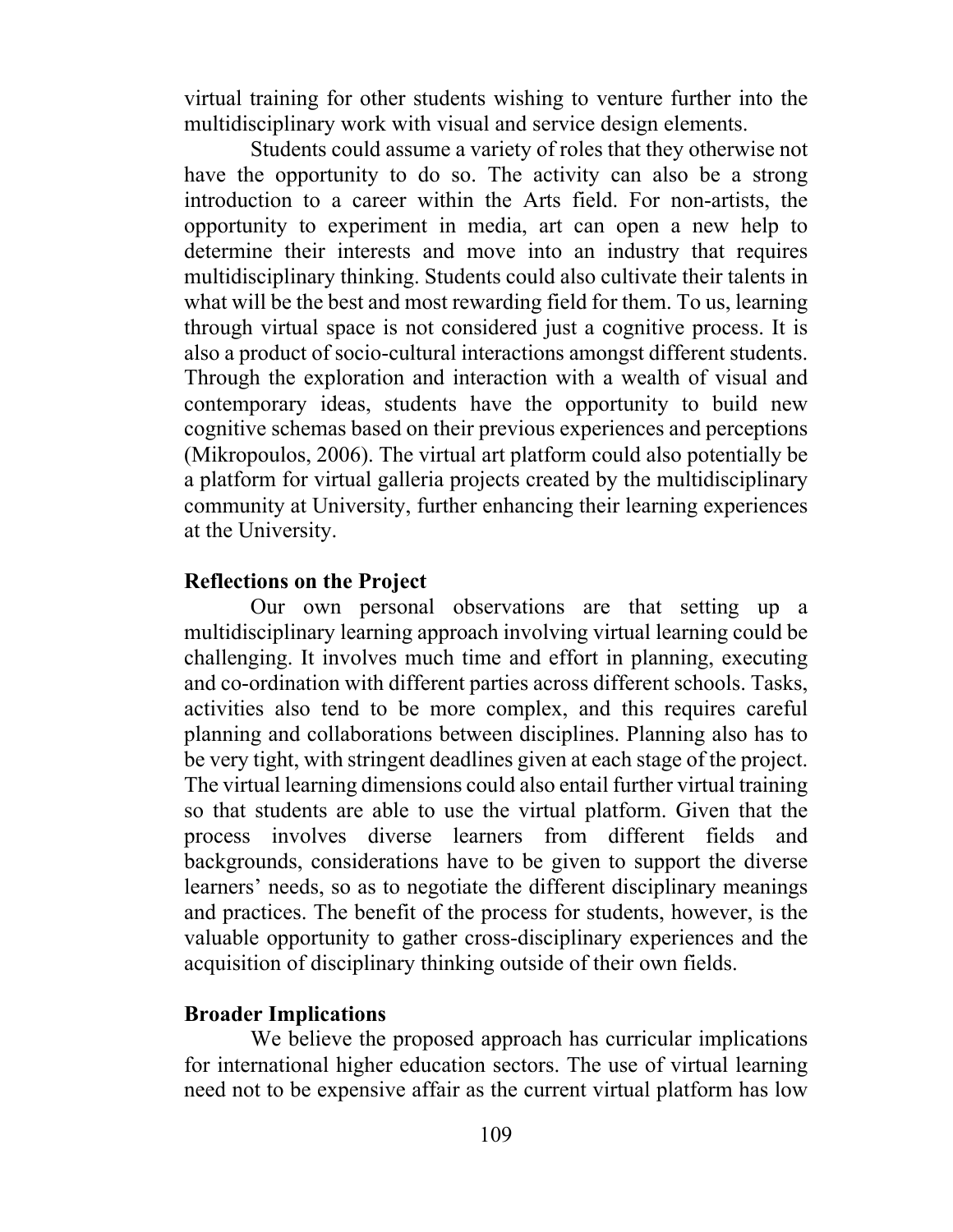barrier entry, and it does not require heavy investment in technological development and set ups. What is crucial is how we plan the activities around a project to offer possibilities of multidisciplinary opportunities for collaboration and learning. In addressing COVID-19 challenges, the virtual learning approach within a multidisciplinary setting holds much promise for educational administrators and policy makers in that it reduces the need for physical meet ups whilst ensuring safety amongst students and delivery of lessons in the most efficient manner.

## **Conclusion**

This paper introduces a virtual art gallery pedagogy as a means to introduce interdisciplinary skillsets to students. It has provided some guidelines pertaining to how the virtual gallery platform could be used for interdisciplinary teaching. Situated within the worldwide trend of Universities needing to future-proof students with interdisciplinary skillsets and the rise of virtual reality use in Asia, the use of virtual art platforms will go a long way towards serving the needs of students at Universities as it continually evolves in enhancing tools for professional work. With the virtual world fast becoming a reality, there is a greater need to leverage immersive technology for multidisciplinary practice within the curriculum and teaching. The project-based virtual art gallery approach is one of them.

## **References**

Admiraal, W., Post, L., Guo, P., Saab, N., Makinen, S., Rainio, O., Vuori, J., Bourgeois, J., Kortuem, G. & Danford, G. (2019). Students as Future Workers: Cross-border Multidisciplinary Learning Labs in Higher Education*. International Journal of Technology in Education and Science, 3*(2), 85-94. Retrieved December 30, 2021 from

https://www.learntechlib.org/p/207262/.

- Andreyev J. (2016) The Compassion Manifesto: An Ethics for Art + Design and Animals. In: Castricano J., Simonsen R. (eds) Critical Perspectives on Veganism. *The Palgrave Macmillan Animal Ethics Series*. Palgrave Macmillan, Cham.
- Andreyev J. (2016) The Compassion Manifesto: An Ethics for Art + Design and Animals. In: Castricano J., Simonsen R. (eds) *Critical Perspectives on Veganism*. The Palgrave Macmillan Animal Ethics Series. Palgrave Macmillan, Cham.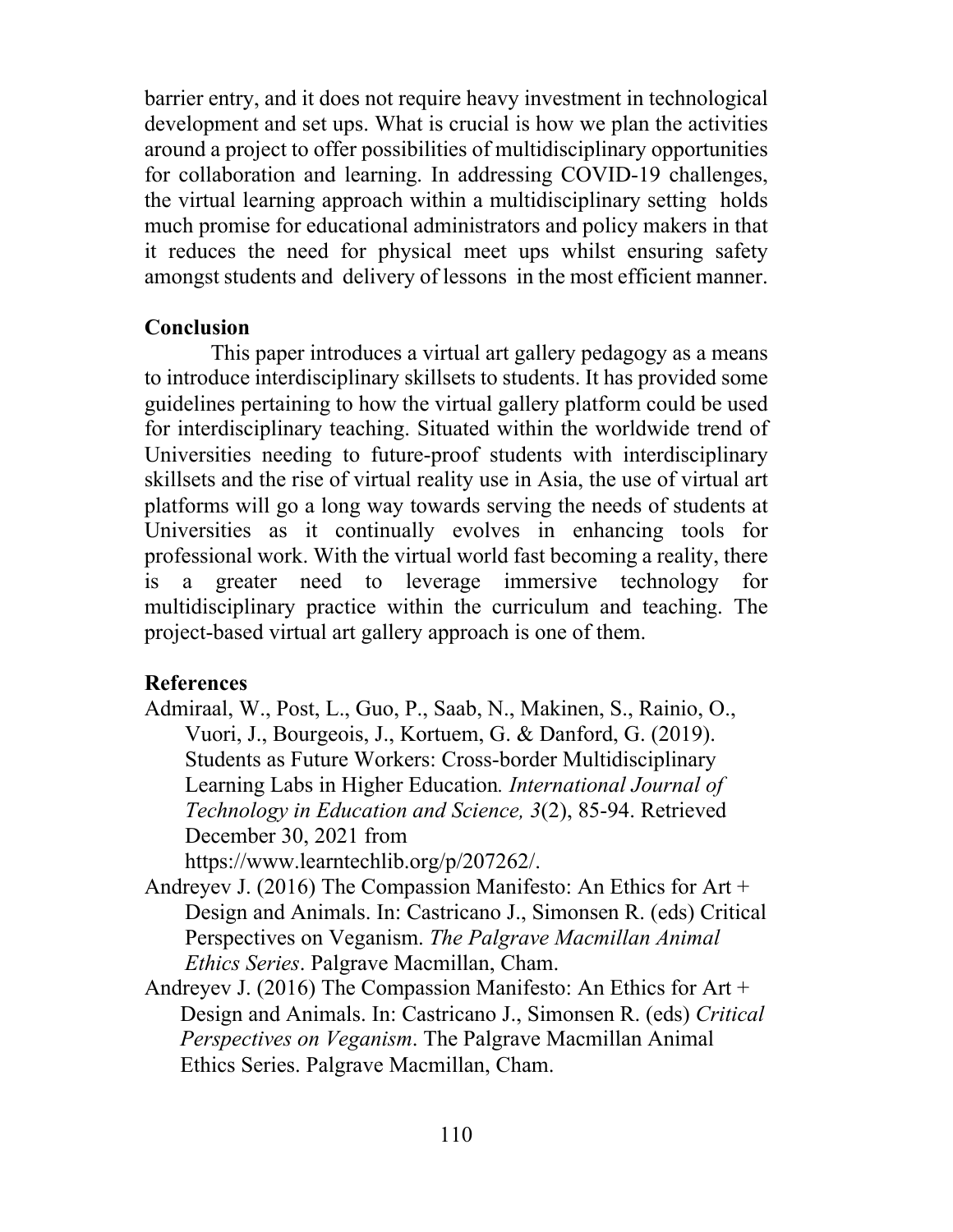- Antonaci A, Ott M, Pozzi F. (2013). Virtual museums, cultural heritage education, and 21st Century skills. *Learning & Teaching with Media & Technology*, p. 185.
- Burden, H. & Ornas, V. (2016). A little goes a long way Opportunities for Multidisciplinary Education. International Conference n Engineering and Product Design Education, 8 & 9 September 2016. Aalborg University, Denmark.
- Gazi, A. (2014). Exhibition Ethics An Overview of Major Issues. *Journal of Conservation and Museum Studies,* 12(1), p.Art. 4.
- Guzzetti BJ, Stokrocki M. (2013). Teaching and learning in a virtual world. *E-Learning and Digital Media.* 2013, 10(3), p. 242-259.
- Hero, L. & Lindfors, E. (2019). Students' learning experience in a
- multidisciplinary innovation project. *Education + Training, 61*(4), 500-522.
- Iaonnou, O. (2018). Opening up design studio education using blended and networked formats. *International Journal of Educational Technology in Higher Education*, 15 (47), p 1-16. Retrieved from

https://educationaltechnologyjournal.springeropen.com/track/pdf/ 10.1186/s41239-018-0129-7.

- Julian, J. and Crooks, J. (2011). Designing Art Exhibitions in an Educational Virtual World. International Journal of Art and Design Conference (6-7 Oct 2011) - The Centrality of Art, *Design and the Performing Arts to Education.* Retrieved from https://files.eric.ed.gov/fulltext/ED568879.pdf
- Kim HJ, Coluntino D, Martin FG, Silka L, Yanco HA. (2007). Artbotics: Community-based collaborative art and technology education. In *Proceedings of the ACM SIGGRAPH 2007 educators program*. ACM: New York.
- Kolb, D.A. (2005). Learning styles and learning spaces: A review of the multidisciplinary application of experiential learning theory in higher education.
- Lu L (2008). Art Café: A 3-D virtual learning environment for art education. *Art Education*, 61(6), p. 48-53.
- Lu L (2010). Engaging students in art inquiry in a virtual age: Demystifying 3D virtual worlds for art education. *International Journal of Education through Art.* 2010, 6(3), p. 279-292.
- Lu, L.F (2011). Art education avatars in action. Preparing Art teachers for learning and teaching in a virtual age. *Journal of Technology and Teacher Education,* 19(3), p. 287-301.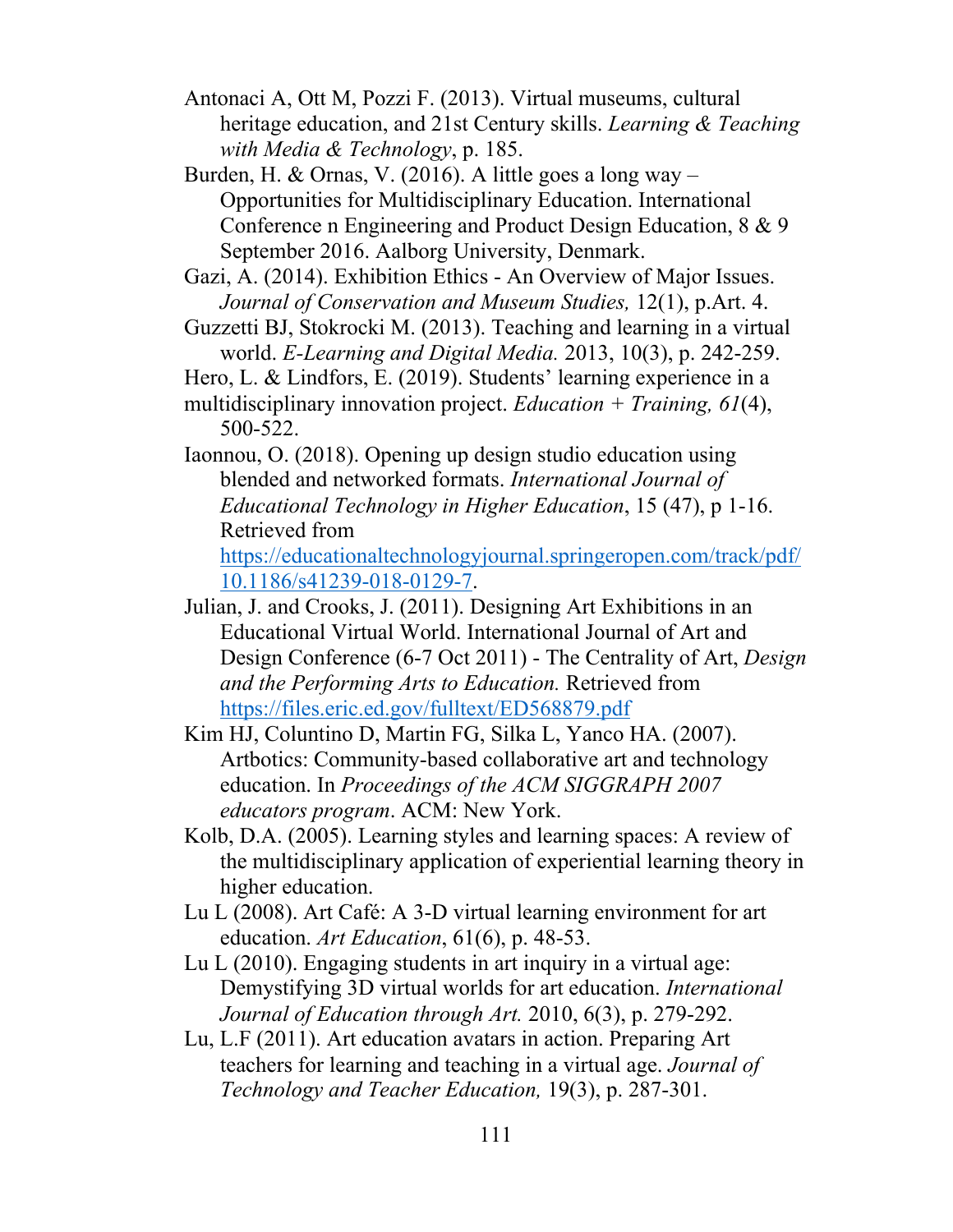- Mitropoulos TA. Presence: A unique characteristic in educational virtual environments. *Virtual Reality.* 2006; 10(3-4):197-206.
- Papanastasiou, G., Drigas, A., Skianis, C., Lytras, M., & Papanastasiou, E. (2019). Virtual and augmented reality effects on K-12, higher and tertiary education students' twenty-first century skills. *Virtual Reality,* 23(4), 425-436.
- Piacente, M., & Lord, B. (2014). *Manual of museum exhibitions.* Lanham, Md: Rowman & Littlefield.
- Rahn, A. and Kjaergaard, H.W. (2014). Augmented reality as a visualizing facilitator in nursing education. *Proceedings of the INTED 2014 Conference*. 2014;6560-6568.
- Rios, J. A., Ling, G., Pugh, R., Becker, D., & Bacall, A. (2020). Identifying critical 21st-century skills for workplace success: A content analysis of job advertisements. *Educational Researcher,* 49(2), 80–89.
- Sakatani K. (2005). Harmony quest: An interdisciplinary arts-based project incorporating virtual reality. *Visual Arts Research.* 31(1), p. 53-62.
- SEGD (2020). What is Exhibition Design? *Society of Experiential Graphic Design*. Retrieved 1 April 2020 from https://segd.org/what-exhibition-design-0
- Taylor P. (2014). Daring to imagine: A large-scale approach to visual arts assessment through a virtual world environment. *Art Education*, 67(1), p. 13-19.
- UMD (2020). Think like a curator. *UDM Art Gallery.* Retrieved 1 April 2020 from https://www.artgallery.umd.edu/sites/artgallery.umd.edu/files/less

on-plans/Think%20Like%20a%20Curator.pdf

- van Laar, E., van Deursen, A. J. A. M., van Dijk, J. A. G. M., & de Haan, J. (2017). The relation between 21st-century skills and digital skills: A systematic literature review. C*omputers in human behavior,* 72, 577-588. https://doi.org/10.1016/j.chb.2017.03.010
- van Laar, E., van Deursen, A. J. A. M., van Dijk, J. A., & de Haan, J. (2019). Twenty-first century digital skills for the creative industries workforce: Perspectives from industry experts. *First Monday,* 24(1).